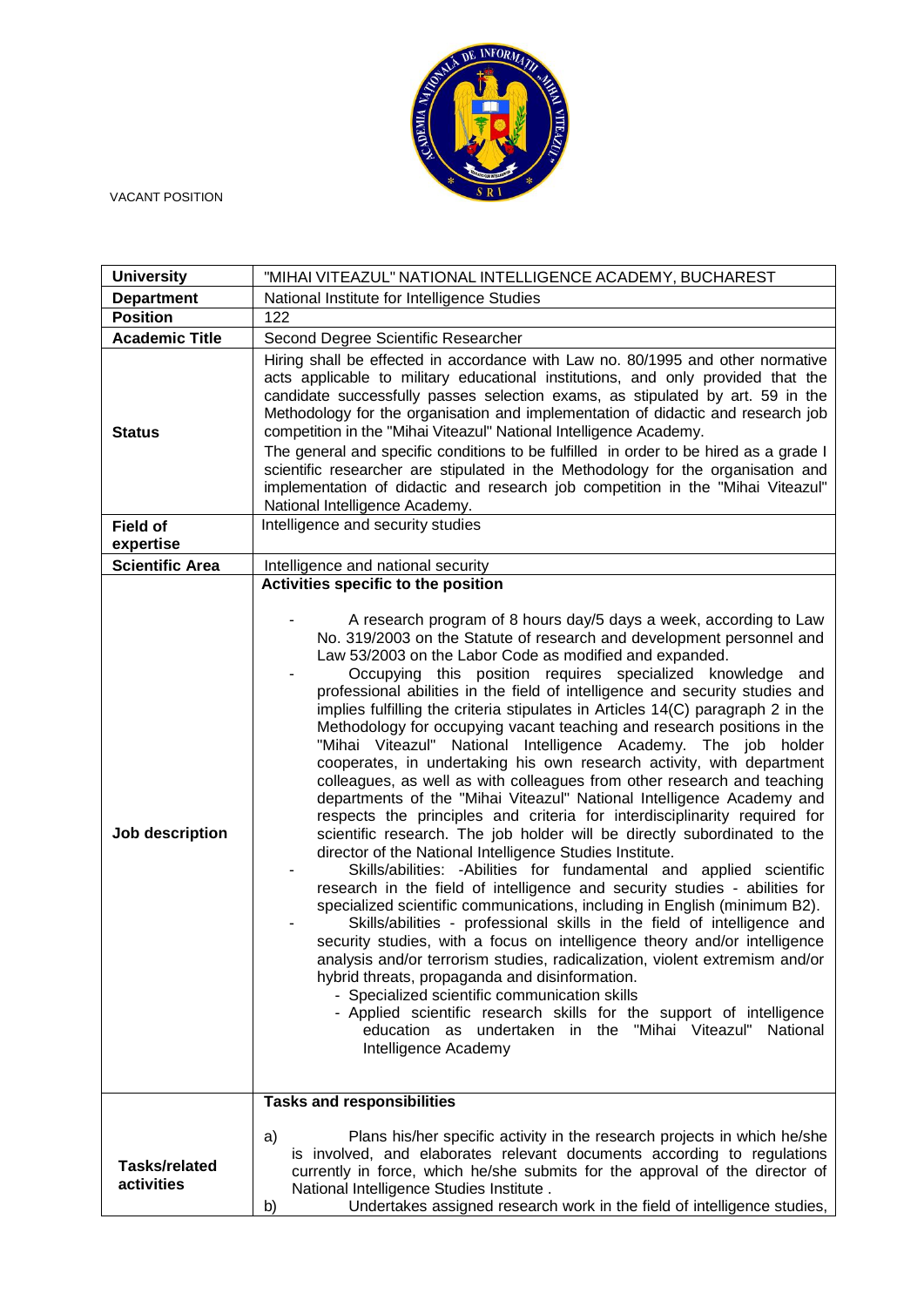|                                     | as well as inter-disciplinary work                                                                                                                   |
|-------------------------------------|------------------------------------------------------------------------------------------------------------------------------------------------------|
|                                     | Participates in the writing of project proposals and/or research projects<br>C)                                                                      |
|                                     | with internal beneficiaries, in support of education and for national and                                                                            |
|                                     | international grants                                                                                                                                 |
|                                     | Suggests research topics in the area of intelligence and security<br>d)<br>studies and is involved in the efficient dissemination of results through |
|                                     | specialized publications                                                                                                                             |
|                                     | Writes scientific publications and disseminates them at relevant national or<br>e)<br>international conferences.                                     |
|                                     | Publishes articles in recognized national or international journals, indexed in<br>f)                                                                |
|                                     | international databases, in the field of intelligence and security studies                                                                           |
|                                     | Promotes the results of scientific research through the participation in<br>g)                                                                       |
|                                     | academic events and national and international programs in the field of intelligence                                                                 |
|                                     | and security studies                                                                                                                                 |
|                                     | Obeys legal regulations regarding classified information<br>h)                                                                                       |
|                                     |                                                                                                                                                      |
| <b>Minimum</b>                      | 7.747 lei                                                                                                                                            |
| salary                              |                                                                                                                                                      |
| Exam calendar                       | 06.05.2021                                                                                                                                           |
| Announcement                        |                                                                                                                                                      |
| publication date<br>in the Official |                                                                                                                                                      |
| Journal                             |                                                                                                                                                      |
| Registration period                 | Start: 24.05.2021 End: 23.06.2021                                                                                                                    |
| Date of the exam                    | 12.07.2021                                                                                                                                           |
| Time of the exam                    | 09:00 -15:00                                                                                                                                         |
|                                     | Academia Națională de Informații "Mihai Viteazul"                                                                                                    |
| Location                            |                                                                                                                                                      |
| Examination                         | Start: 12.07.2021 End: 12.07.2021                                                                                                                    |
| period                              |                                                                                                                                                      |
| <b>Results</b><br>communicati       | Start: 13.07.2021 End: 13.07.2021                                                                                                                    |
| on period                           |                                                                                                                                                      |
|                                     | Appeal submission:                                                                                                                                   |
| Results appeal                      | Start: 13.07.2021 End: 15.07.2021                                                                                                                    |
| period                              | Resolution:                                                                                                                                          |
|                                     | Start: 19.07.2021 End: 19.07.2021                                                                                                                    |
|                                     | The contest for the job of Scientific Researcher of the Second Degree includes:                                                                      |
|                                     | The analysis of the candidate's file<br>$\bullet$<br>Analyzing the fulfillment of legal criteria                                                     |
|                                     | Appreciation according to the relevant criteria and the fulfillment of                                                                               |
|                                     | standards established through the order of the relevant Minister                                                                                     |
|                                     | The latter condition will be assessed through the following:                                                                                         |
|                                     | An interview in which the applicant will present his/her professional                                                                                |
|                                     | achievements, areas of expertise and main scientific achievements                                                                                    |
|                                     | A scientific lecture held before the contest committee in one of the                                                                                 |
|                                     | following areas:                                                                                                                                     |
| <b>Topics of the</b>                | Preventing and combating radicalization, violent extremism and terrorism                                                                             |
| job application                     | and strengthening societal resilience                                                                                                                |
| contest                             | Preventing and combating hybrid threats                                                                                                              |
|                                     | A conceptual approach and innovative methods in preventing and                                                                                       |
|                                     | combating propaganda, disinformation and information warfare                                                                                         |
|                                     | The theory and practice of contemporary intelligence - from the new<br>$\bullet$                                                                     |
|                                     | realism to the critical approaches and reflexivity                                                                                                   |
|                                     | Intelligence analysis - innovative strategies and approaches<br>$\bullet$<br>Technological developments and their implications on national security  |
|                                     | and intelligence activity                                                                                                                            |
|                                     | Intelligence organizations in the XXI century - from agile to learning                                                                               |
|                                     | organizations                                                                                                                                        |
|                                     | Diplomacy and intelligence in the XXI century                                                                                                        |
|                                     | Emergent security threats in the Black Sea area and consequences on                                                                                  |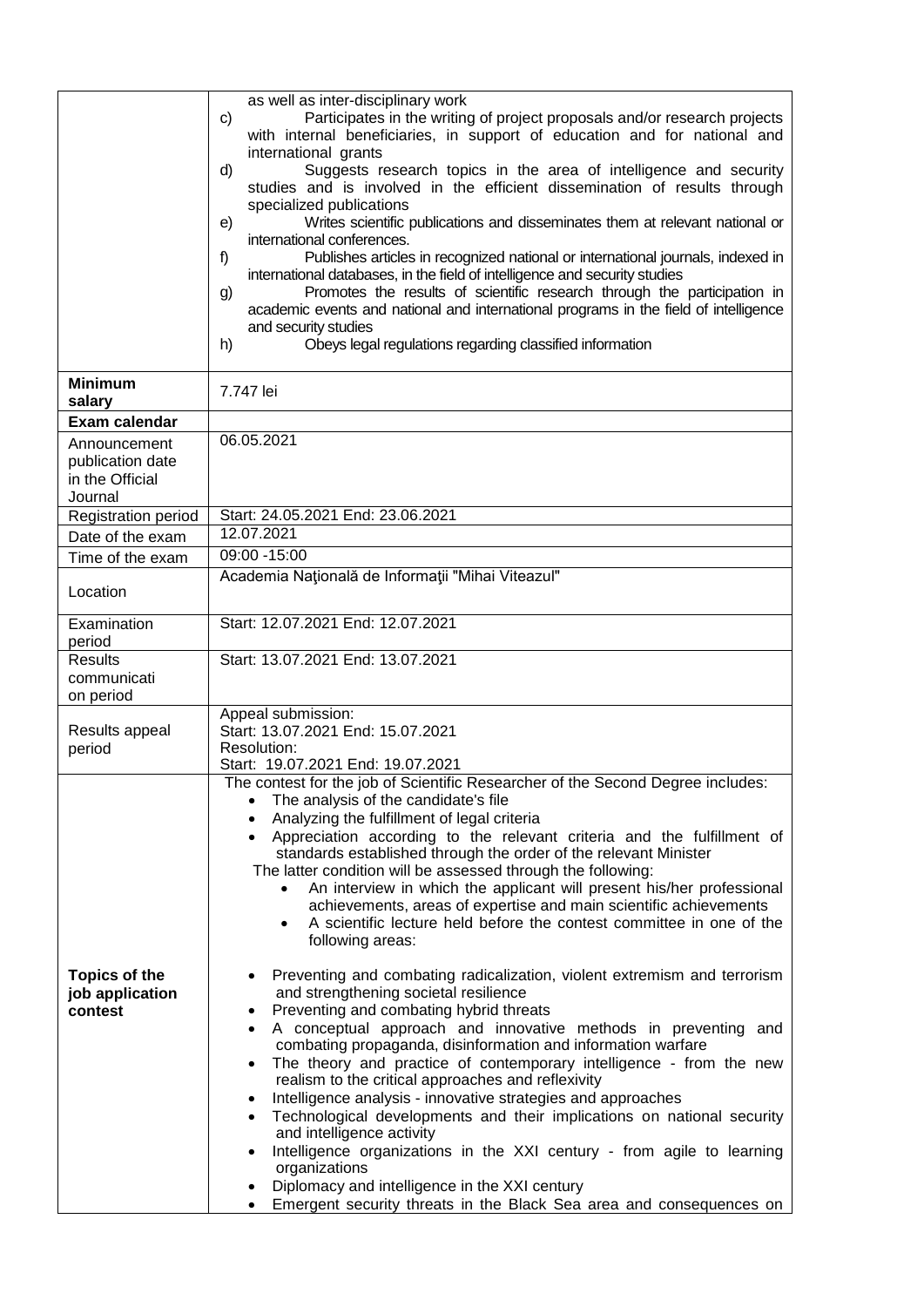| intelligence practices.<br>Research, innovation and their implications on modernizing intelligence<br>$\bullet$<br>education<br>Economic intelligence systems in the XXI century<br>$\bullet$<br>Historical aspects on intelligence in support of political decision<br>٠<br>Comparative analysis on national approaches in the area of intelligence<br>$\bullet$<br>services oversight<br>Privacy vs. security -a comparative approach and good practices at the<br>European level<br>Resilient intelligence systems and INT integration<br>$\bullet$<br>The topic of the lecture will be established by the contest<br>committee and communicated to candidates 48 hours before the<br>lecture is to be held through its publication on www.animv.ro<br>Holding the lecture in English is considered an advantage<br>The interview and the lecture will be held online or onsite,<br>according to the sanitary conditions required by the need to prevent<br>the spread of SARS-Cov 2 |
|-----------------------------------------------------------------------------------------------------------------------------------------------------------------------------------------------------------------------------------------------------------------------------------------------------------------------------------------------------------------------------------------------------------------------------------------------------------------------------------------------------------------------------------------------------------------------------------------------------------------------------------------------------------------------------------------------------------------------------------------------------------------------------------------------------------------------------------------------------------------------------------------------------------------------------------------------------------------------------------------|
| <b>BIBLIOGRAPHY</b><br>Buzan, Barry; Waever, Ole; de Wilde, Jaap, Securitatea: un nou cadru de<br>analiză, Editura CA Publishing, București, 2011.<br>Buzan, Barry, Popoarele, statele și frica, Editura Cartier, Chișinău,<br>[1991](2014).<br>Zulean, Marian (coord.) Strategiile de securitate națională (ediția a II-a                                                                                                                                                                                                                                                                                                                                                                                                                                                                                                                                                                                                                                                              |
| îmbogățită), Editura Tritonic, București, 2017.<br>Kissinger, Henry, Diplomația, Editura All, București, 2003.<br>Buzan, Barry; Little, Richard, Sistemele internaționale în istoria lumii, Editura<br>$\blacksquare$<br>Polirom, Iași, [2000](2009).<br>Al-Attar, Z. (2019). Extremism, radicalisation and mental health. Hanbook for<br>$\blacksquare$<br>practitioners. Brussels: RAN Centre of Excelence.                                                                                                                                                                                                                                                                                                                                                                                                                                                                                                                                                                           |
| Ali, A. H. (2017). Eretica. Pledoarie pentru o reformă musulmană. Bucuresti :<br>$\blacksquare$<br>Rao Distributie.<br>Barthes, R., & Duisit, L. (1975). An Introduction to the Structural Analysis of<br>Narrative. New Literary History, 6 (2), 237-272.<br>Borum, R. (2011). Radicalization into Violent Extremism I: A Review of Social<br>Science Theories. Journal of Strategic Security, 7-36.<br>Bruner, J. (1991). The Narrative Construction of Reality. Critical Inquiry, 18                                                                                                                                                                                                                                                                                                                                                                                                                                                                                                 |
| $(1), 1-21.$<br>Buijs, F. J. (2009). Muslims in the Netherlands: Social and Political<br>Developments after 9/11. Journal of Ethnic and Migration Studies, 35 (3),<br>421-438.                                                                                                                                                                                                                                                                                                                                                                                                                                                                                                                                                                                                                                                                                                                                                                                                          |
| Burke, J. (2004). Al Qaeda. Foreign Policy (142), 18-26.<br>$\overline{\phantom{a}}$<br>Canetti, E. (1973). Crowds and Power. Penguin.<br>$\blacksquare$<br>Cassam, Q. (2018, November). The Epistemology of Terrorism and<br>$\overline{\phantom{a}}$<br>Radicalisation. Royal Institute of Philosophy Supplements, 187-209.<br>Cherney, A. (2018). Police community engagement and outreach in a<br>counterterrorism context. Journal of Policing, Intelligence and Counter<br>Terrorism (1), 60-79.                                                                                                                                                                                                                                                                                                                                                                                                                                                                                  |
| Christmann, K. (2012). Preventing Religious Radicalisation and Violent<br>Extremism: A Systematic Review of the Research Literature. Youth Justice<br>Board.<br>Hamilton, M. B. (19987). The Elements of the Concept of Ideology. Political<br>$\overline{\phantom{a}}$                                                                                                                                                                                                                                                                                                                                                                                                                                                                                                                                                                                                                                                                                                                 |
| Studies, XXXV, 18-38.<br>Hudson, R. A. (1999). Who becomes a terrorist and why? The psychology<br>$\overline{\phantom{a}}$<br>and sociology of terrorism. Skyhorse Publishing.<br>Hamilton Bean (2013) Rhetorical and Critical / Cultural intelligence Studies,<br>$\overline{\phantom{a}}$                                                                                                                                                                                                                                                                                                                                                                                                                                                                                                                                                                                                                                                                                             |
| Intelligence and National Security, 28:4, 498-519.<br>Rick Meesen, Bianca Torossian, Frank Bekkers, A horizon scan of Trends<br>and Developments in Hybrid Conflict, set to shape 2020 and beyond, The<br>Hague Center for Strategic Studies.                                                                                                                                                                                                                                                                                                                                                                                                                                                                                                                                                                                                                                                                                                                                           |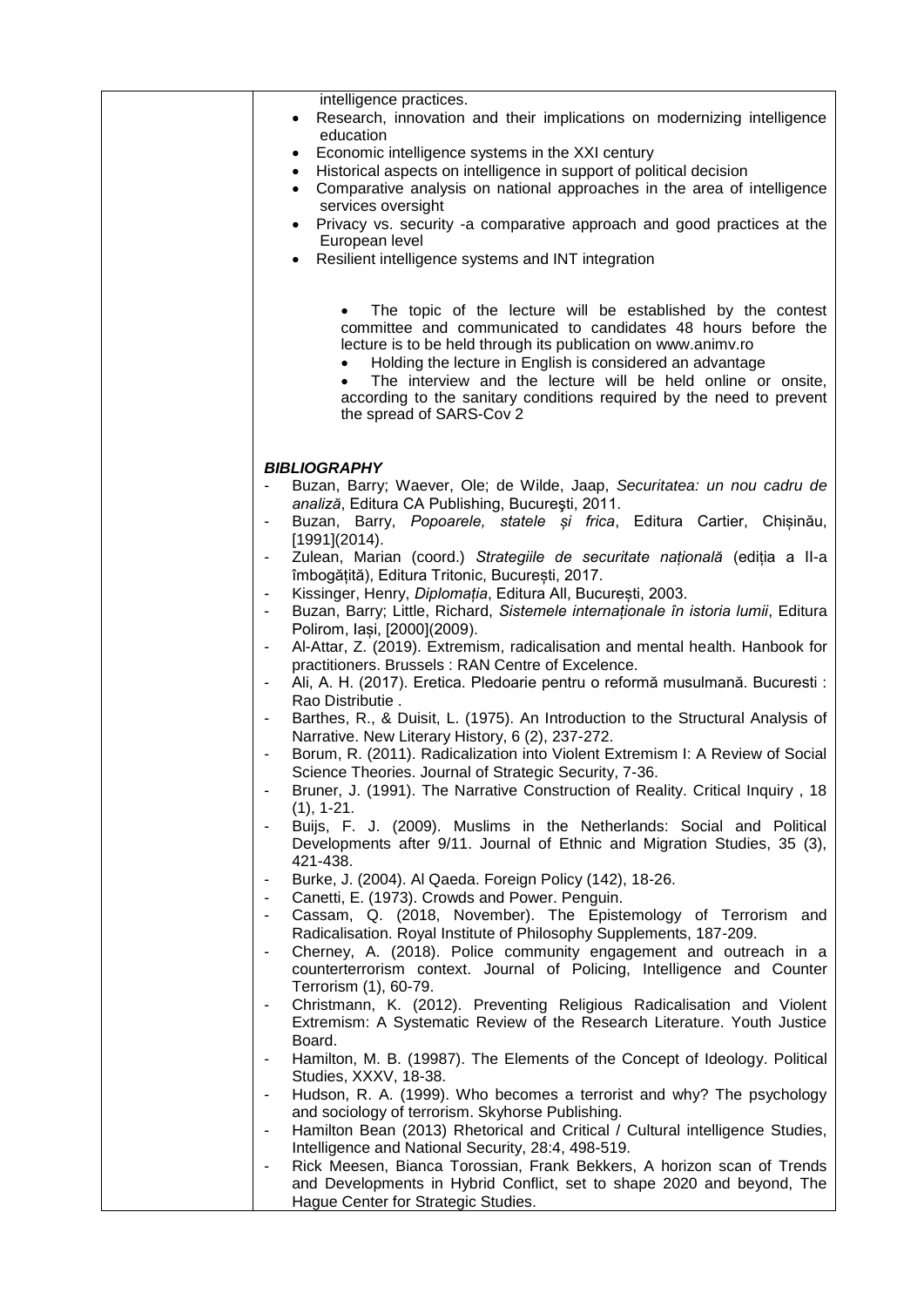|                   | Giovanna Borradori (2003). Philisophy in a Time of Terror, The University of<br><b>Chicago Press</b>                                                                                          |
|-------------------|-----------------------------------------------------------------------------------------------------------------------------------------------------------------------------------------------|
|                   | Patrick D. Allen (2007). Information Operations Planning, Artech House,                                                                                                                       |
|                   | <b>Boston</b><br>John A. Gentry, "Truth"as a Tool of the Politicization of Intelligence,                                                                                                      |
|                   | International Journal of Intelligence and Counterintelligence, 32:2, 2017-247                                                                                                                 |
|                   | Hamilton Bean, Peter de Werd, Cristina Ivan (2021). Critical intelligence                                                                                                                     |
|                   | Studies: Introduction to the Special Issue, Intelligence and National Security,<br>Taylor and Francis, Ahead of Print, 1-9                                                                    |
|                   | Pintilie Florin-Badea,<br>Din<br>oficială<br>Aparaschivei<br>Sorin,<br>istoria<br>а<br>$\blacksquare$                                                                                         |
|                   | contraspionajului românesc, Editura ANIMV, București, 2018.<br>Aparaschivei Sorin, Lucinescu Ioan Codrut, Cercetări asupra începuturilor<br>$\overline{\phantom{a}}$                          |
|                   | istoriei moderne a serviciilor de informații românești 1842 - 1878, Editura<br>ANIMV, București, 2018.                                                                                        |
|                   | Aparaschivei Sorin, Sistemul Național de Informații, Editura Militară,<br>$\blacksquare$<br>București, 2018.                                                                                  |
|                   | Brestoiu Horia, Memoria frontului secret, vol. I, Editura Globus, București,                                                                                                                  |
|                   | 1991.<br>Deletant Dennis, Activități britanice clandestine în România, Editura<br>Humanitas, Bucuresti, 2019.                                                                                 |
|                   | Pintilie Florin, Serviciul Special de Informații din România (1939 - 1947), vol.<br>1-2, Editura ANI, București, 2003.                                                                        |
|                   | Spânu Alin, Istoria serviciilor de informații/contrainformații românești în                                                                                                                   |
|                   | perioada 1919 - 1945, Casa Editorială Demiurg, Iași, 2010.<br>Legea 51 din 1991 (r. 2014) privind securitatea națională<br>$\blacksquare$                                                     |
|                   | Legea 14 din 1992 privind organizarea și funcționarea Serviciului Român de                                                                                                                    |
|                   | Informații<br>Legea 535 din 2004 privind prevenirea și combaterea terorismului                                                                                                                |
|                   | Legea 182 din 2002 privind protecția informațiilor clasificate                                                                                                                                |
|                   |                                                                                                                                                                                               |
|                   |                                                                                                                                                                                               |
|                   | Assessment of the contest registration file, assessment of the fulfillment of the<br>conditions provided by the law and assessment according to the criteria and                              |
| Exam<br>procedure | standards established by an order of the relevant minister (Annex 1 to the                                                                                                                    |
|                   | Methodology for occupying vacant teaching and research positions in "Mihai<br>Viteazul" National Intelligence Academy)                                                                        |
|                   | The full list of documents, which the candidates must include in the contest file, is the                                                                                                     |
|                   | following:<br>a) Application form for the contest (Annex 9);                                                                                                                                  |
|                   | b) A verification form attesting the compliance with the Academy's standards for                                                                                                              |
|                   | participating in the contest (Annexes 1, 2, 3, 4);<br>c) A statement of responsibility, written by hand by the candidate, which states that the                                               |
|                   | information included in the context file refers to his/her personal activities and<br>accomplishments, otherwise the candidate will bear the consequences of false statements,                |
|                   | in accordance with the legislation in force (in original) (Annex 12);                                                                                                                         |
|                   | d) A proposal for an academic career development of the candidate, from the point of<br>view of research activities (the proposal is elaborated by the candidate, has a maximum               |
| List of           | of 10 pages and is one of the main yardsticks for the candidates);<br>e) A list of published papers <sup>1</sup> (signed by the candidate), in printed and digital format,                    |
| documents         | accompanied by one copy of at least 5 representative papers, structured in relation to the                                                                                                    |
|                   | preliminary requirements and the evaluation criteria, which is, from case to case, in order:<br>doctoral thesis; published books; articles/studies published in specialized recognized        |
|                   | journals of international circulation or specialized national journals recognized by CNSIS;<br>studies published in volumes of international scientific conferences, with national or         |
|                   | international recognition (with ISSN or ISBN, invention license or other titles of intellectual<br>property, grant/contract-based R&D and innovation projects, other papers or publications); |
|                   | f) To support the score in the verification form attesting the compliance with the standards,                                                                                                 |
|                   | copies of the cover of the publication/book/paper/CD will be presented, copies that must<br>clearly display the ISBN or ISSN, from case to case, as well as copy of the contents of the       |
|                   | book/publication that must highlight the article/chapter;<br>g) Curriculum vitae (signed by the candidate), in printed and digital format;                                                    |

 1 In order for the contest committee to verify the veracity of the data submitted by the candidates, each work will indicate the electronic address that confirms its ISI/BDI indexation and the ISI/BDI citations, respectively.